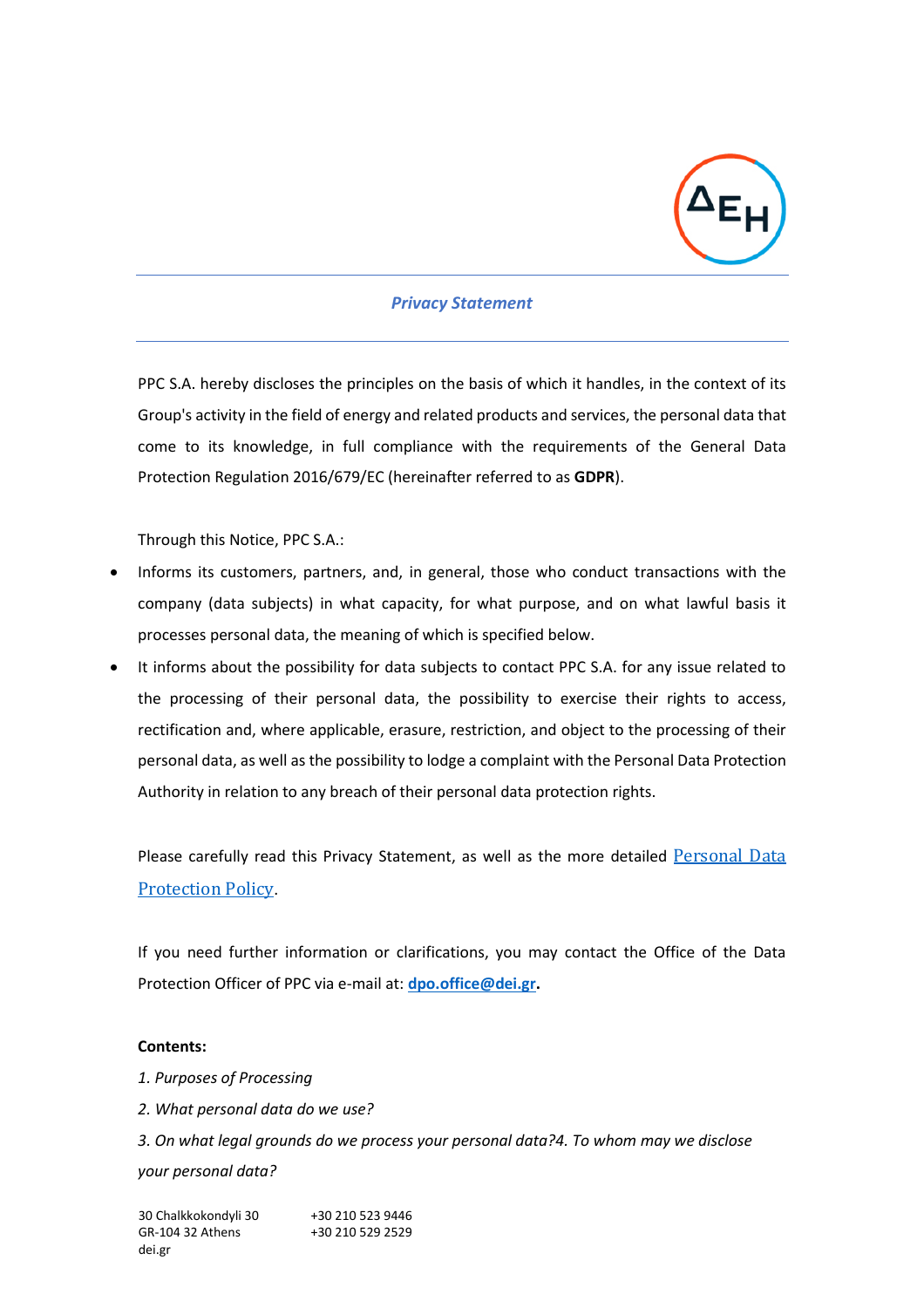- *5. Transfer of your personal data to third countries*
- *6. How do we ensure the confidentiality and security of your personal data?*
- *7. How long do we keep your personal data?*
- *8. What are your rights under the General Data Protection Regulation?*
- *9. How can you lodge a complaint?*
- *10. Cookie Policy*
- *11. Amendment of the personal data protection policy*

## **1. Purposes of Processing**

1.a For customers, prospective customers, and persons in general who contact the Company, as well as recipients of newsletters and other updates:

The purpose for which we collect and process your personal data is the conclusion (precontractual stage) and performance of the PPC-Customer contract in the context of the products and services offered.

In particular, in the context of the above purpose, the processing of personal data serves the following:

- ➢ Providing the possibility of electronic payment, through PPC's website or third payment service providers and electronic management of your bill
- ➢ Informing you about new products and services of PPC Group,
- ➢ Conducting customer satisfaction surveys
- ➢ Participating in Contests, in case you choose/agree to participate
- $\triangleright$  Customer profiling for personalization of communication and offers, aiming to improve customer experience
- $\triangleright$  Improving procedures and analyzing needs
- $\triangleright$  Establishing, exercising, or defending legal claims of any kind, directly or through its external associates
- $\triangleright$  Fulfilling legal obligations towards Authorities

## 1.b. For Associates (suppliers and other associates in general):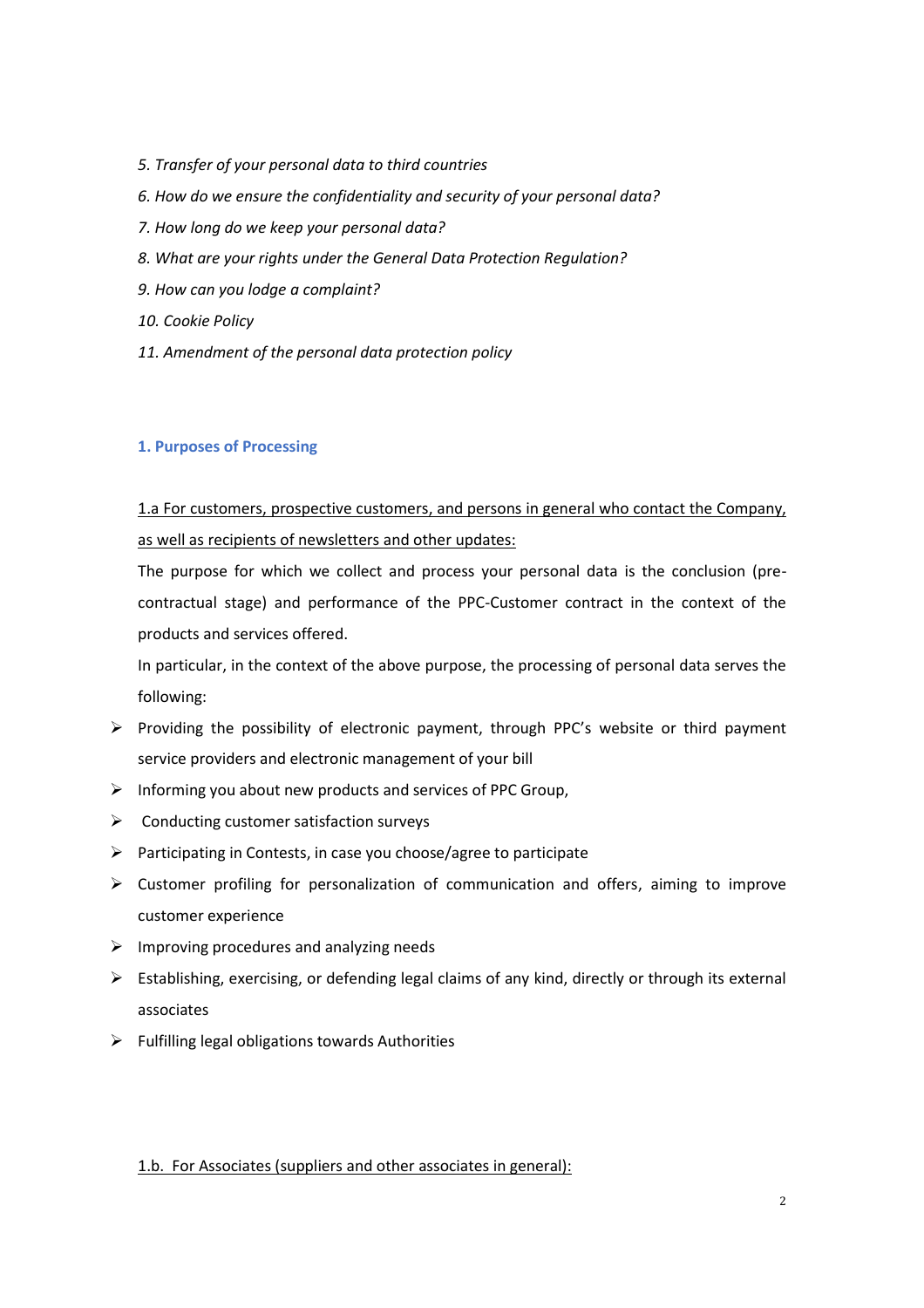The purpose for which we collect and process your personal data is the conclusion (precontractual stage) and execution of the PPC-Customer contract in the context of the products and services offered.

In the context of the above purpose, the processing of personal data may also serve:

-extracting and analyzing data concerning transaction data and any financial data related to the fulfillment of mutual obligations. -informing about new activities and opportunities for cooperation -fulfilling legal obligations towards Authorities

## **2. Which personal data do we use and how do we collect it?**

We will process the personal data which is absolutely necessary for the purpose at issue each time/ as set out above; personal data consists of:

-Personal data that you declare to PPC employees or representatives of PPC with your physical presence in PPC Stores or infrastructure in general

-Personal data that you enter electronically on our website or send via e-mail to the competent PPC Services or representatives thereof (identification data, contact details, relation with the supplied property, details of special tariffs beneficiaries)

-Personal data that is automatically collected through cookies when browsing Personal data that you enter electronically during your participation in special actions such as contests, surveys, contact forms, chatbots (software interactive robot), etc.

#### **3. On what legal grounds do we process your personal data?**

(a) processing is necessary for the fulfillment of our contractual relationship (Article 6 (1) (b) of the GDPR);

(b) processing is necessary for the compliance with the legal obligation of the company (tax, insurance, accounting requirements under the law, etc.) (Article 6 (1) (c);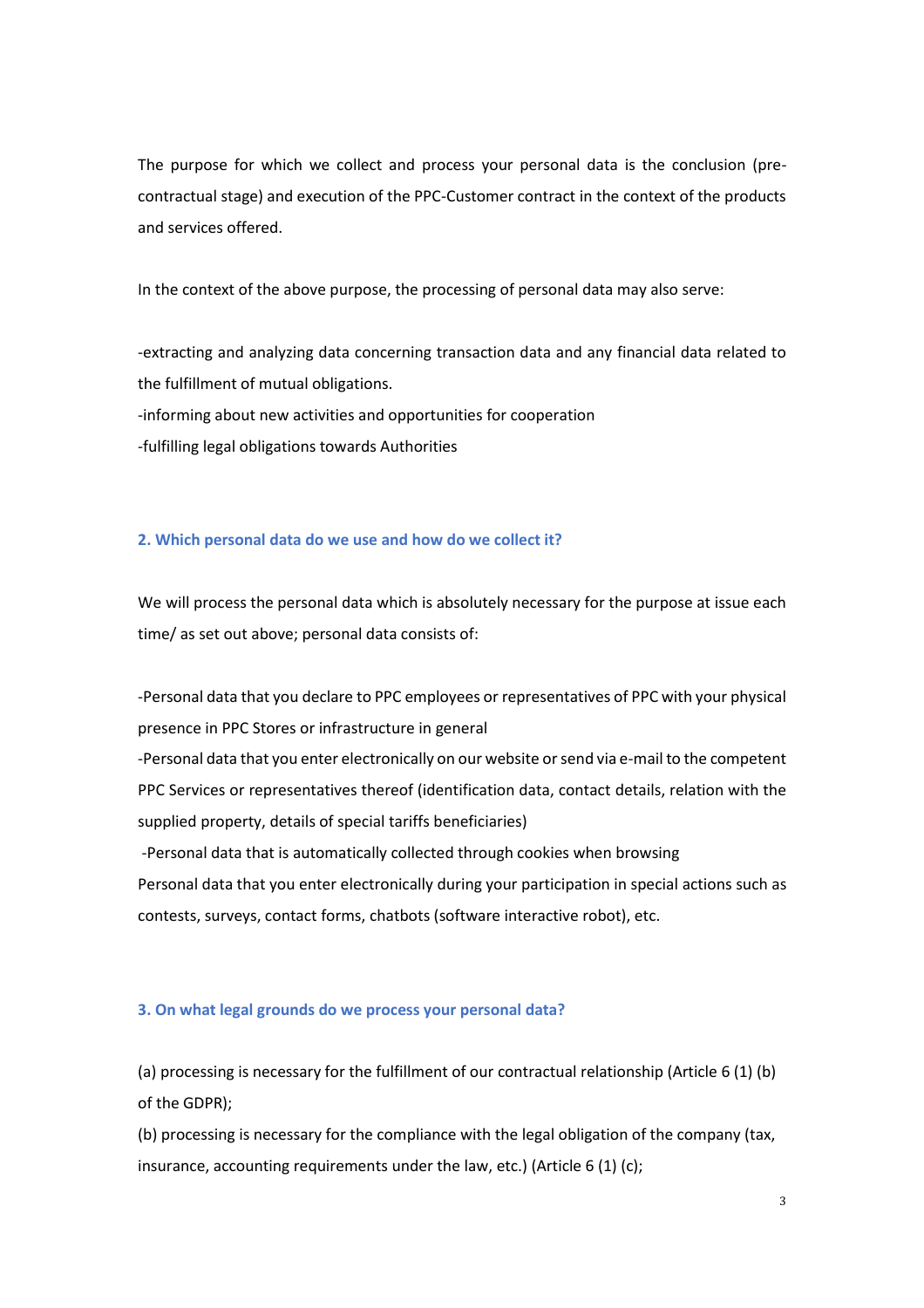(c) processing is necessary for the purposes of pursuing or protecting the legitimate interests of the company (Article 6 (1) or (f) of the GDPR);

(d) your consent to the personal data processing (Article 6 (1) (a) of the GDPR), as may be provided for/ requested each time.

## **4. To whom may we disclose your personal data?**

Your data is processed by PPC employees responsible for managing contracts and providing related services and products.

# *Your personal data is not transferred or disclosed to third parties, without prejudice to the following cases and subject to the regulations and conditions laid down by the legislation:*

- ✓ Financial Institutions, DIAS Interbank Systems, and other legally licensed Payment Providers or Electronic Money Agents for the purposes of electronic payment
- $\checkmark$  Companies to which PPC assigns the issuance and dispatching of bills and other support services related to contract execution, such as issuing and dispatching invoices
- $\checkmark$  Companies to which PPC assigns services such as phone or electronic customer support, conducting customer satisfaction surveys, promoting new products and services through phone calls, e-mails, SMS, and any other legal and appropriate way of multimedia communication
- $\checkmark$  Alternative Suppliers in special cases of switching Supplier where there are overdue debts
- $\checkmark$  Judicial Authorities and Public Administration bodies such as tax authorities, social security bodies, law enforcement authorities
- $\checkmark$  Transfer to debtor notification companies, associate lawyers, law firms and bailiffs, notaries for debt collection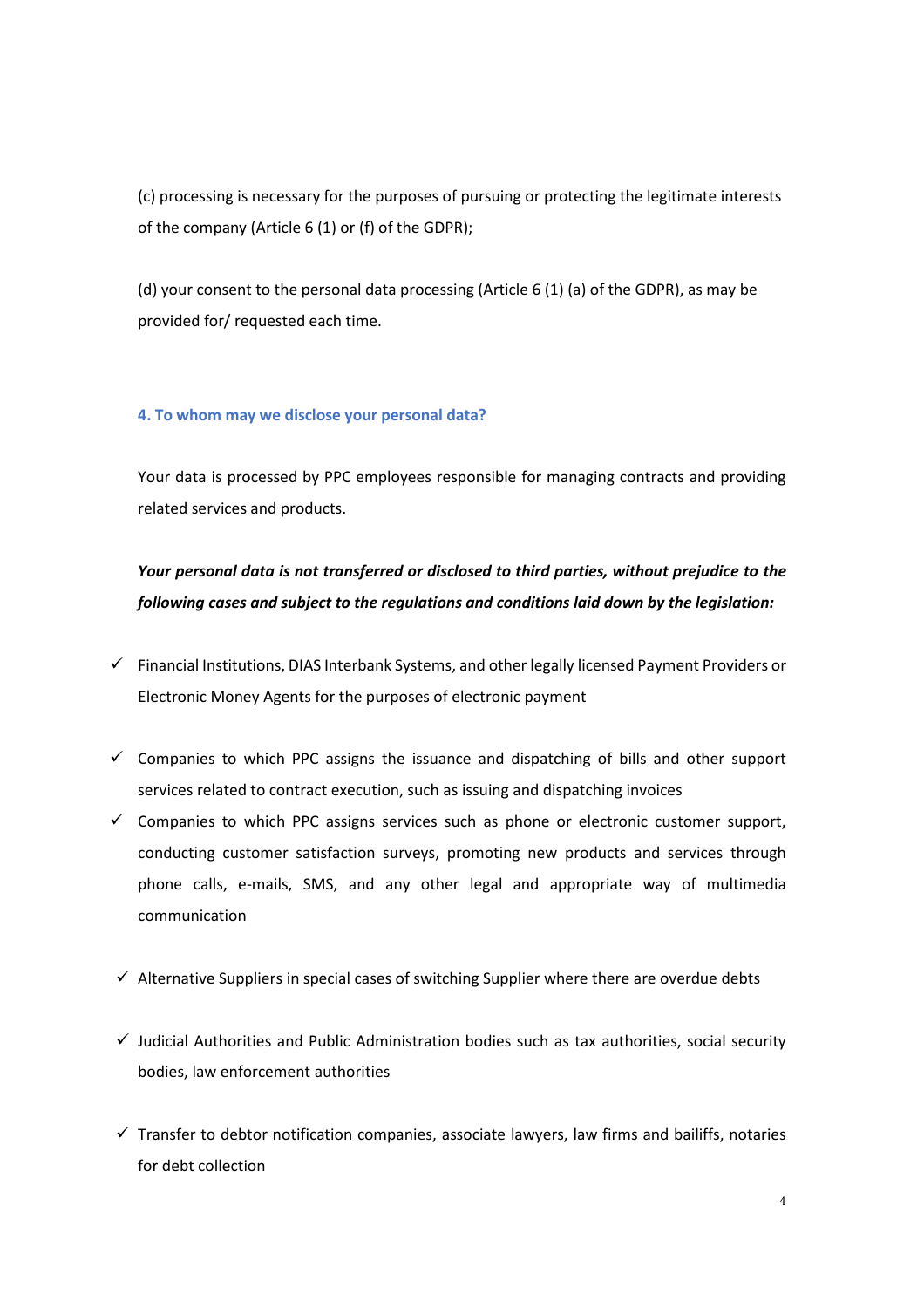- $\checkmark$  Transfer to companies providing solutions and services in the field of its organization and administrative support, development, maintenance, configuration of IT applications services, e-mail services, digitalization and record-keeping services, web management, social media services, web hosting services, including cloud services, under the provisions laid down in Article 28 and the relevant provisions of the GDPR
- $\checkmark$  Advertising companies, in order to carry out market surveys and promotions of new products and services
- $\checkmark$  Companies within PPC Group, subsidiaries of PPC, as well as HEDNO.

## **5. Transfer of your personal data to third countries (outside the EU)**

PPC or its authorized partners may transfer personal data collected and processed to controllers or processors e.g., cloud service providers, third countries outside the European Union.

The transfer of data to third countries is subject to the requirements and conditions of Articles 44-49 of the GDPR.

In this case, PPC provides appropriate safeguards for the processing of personal data outside the European Union. Moreover, it will fully notify the Hellenic Data Protection Authority, if necessary, in line with the relevant provisions of the GDPR and the applicable legislation in general.

## **6. How do we ensure the confidentiality and security of your data?**

PPC uses technical, physical, and organizational security measures in order to secure the integrity and confidentiality of personal data. It applies security technologies to protect data from unauthorized access, improper use, conversion, illegal or accidental destruction, and accidental loss and continues to enhance its security processes.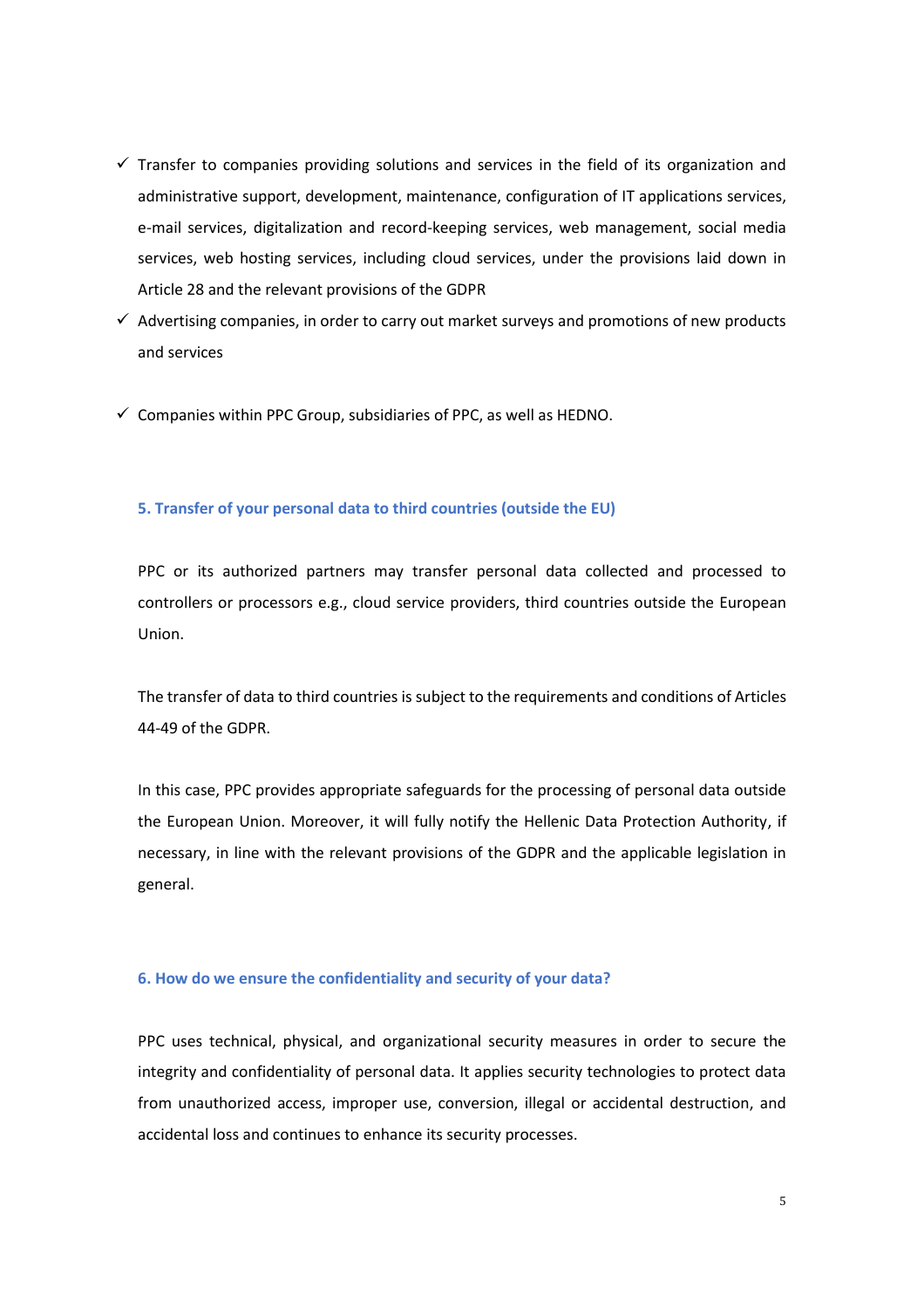The personal data collected by PPC in the context of the operation of the website and the provision of services through it is strictly confidential. PPC applies adequate security systems and takes all necessary and appropriate organizational and technical measures in order to prevent any breach of personal data security and applies what is required to protect personal data in particular from accidental or unlawful destruction, loss, alteration, unauthorized disclosure, or access by unauthorized persons.

#### **7. How long can we keep your personal data***?*

PPC keeps all the above data, in accordance with the current institutional framework and in conjunction with Law 1040/1980 (National Official Gazette Volume A, issue 76 / 3.4.1980), which is in force and applicable specifically for PPC.

#### **8. What are your rights under the General Data Protection Regulation?**

In accordance with the General Data Protection Regulation 679/2016/EU and national legislation, you have the right to be informed, both during the collection phase and afterward, about the processing of your data, its purpose, and its disclosure/transmission to third parties and their identity (right to information and access).

You have also the right to request the rectification, updating or erasure of your personal data retained by PPC.

Moreover, you have the right to restriction of processing and the right to object.

Any natural person, whose data is processed by PPC on the legal basis of consent, is entitled to withdraw consent to collect and process his/her data at any time.

In this case, the data shall be erased, unless its further retention is required by law as per case, is necessary on grounds of public interest, for the purposes of archiving, for historical, scientific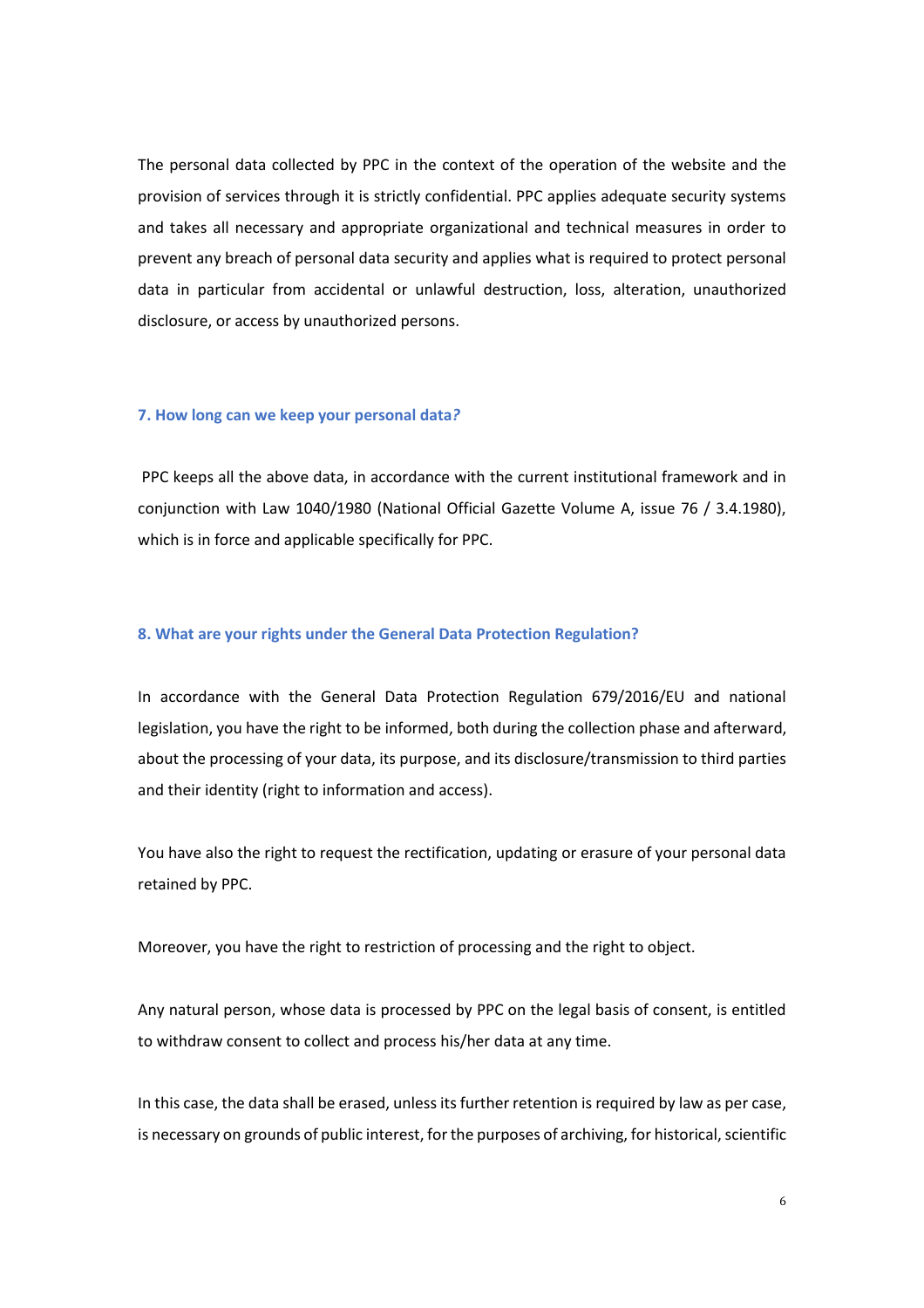research purposes or statistical purposes, as well as for the fulfillment of a legal obligation of PPC, or for the establishment, exercise, or defense of a right and /or legal claims before courts.

If you wish to exercise any of the above rights, you can use the relevant form in the following [link.](https://www.dei.gr/media/q2knvmgx/entupo-askhshs-dikaiomaton-deh-26112021-en.pdf)

You can exercise your rights directly via e-mail at [customercare@dei.gr](mailto:customercare@dei.gr) or by submitting the form to one of PPC Stores.

For further information and for exercising rights, users/visitors may contact the Data Protection Officer at dpo.office@dei.gr or by submitting their request in writing at the following address: 30 Chalkokondyli st., GR- 104 32 Athens.

## **9. How can you lodge a complaint?**

In accordance with the GDPR, users/visitors have the right to lodge a complaint with the Hellenic Data Protection Authority (1-3 Kifissias Ave, GR-115 23 Athens, https://www.dpa.gr/en).

#### **10. Cookie Policy**

## **What are cookies?**

Cookies are small text files that websites store on your computer or mobile device when you visit a site. The purpose is to enable the site to remember your actions and preferences for a certain period of time, in order to provide a more user-friendly service. In addition, some cookies serve the commercial promotion or/and marketing of PPC.

### **Why do we use cookies?**

PPC uses cookies primarily to ensure that your visit to its website is as pleasant as possible, as well as for advertising-related purposes during your future visits to other websites. A more